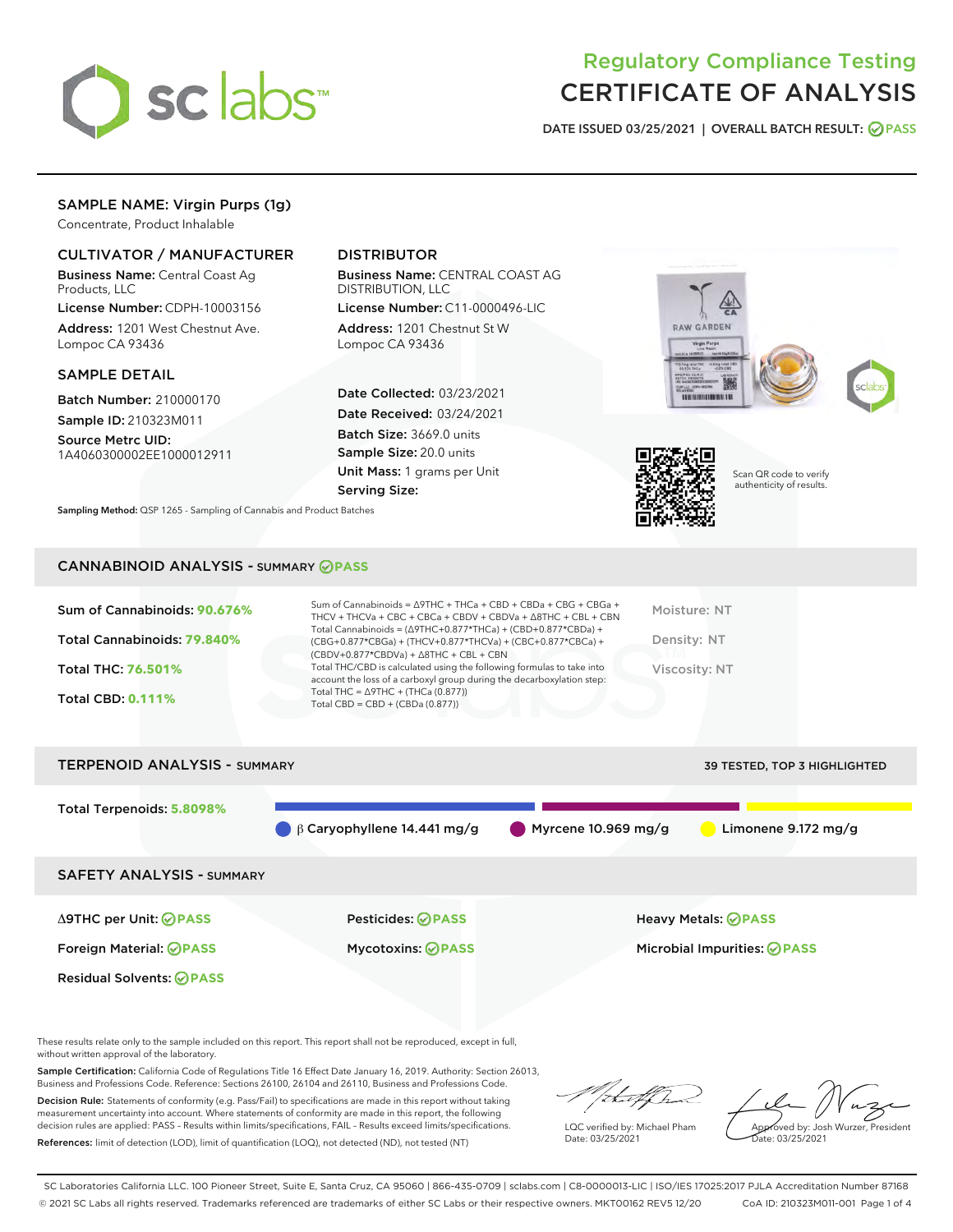



VIRGIN PURPS (1G) | DATE ISSUED 03/25/2021 | OVERALL BATCH RESULT: ◯ PASS

#### CANNABINOID TEST RESULTS - 03/25/2021 @ PASS

Tested by high-performance liquid chromatography with diode-array detection (HPLC-DAD). **Method:** QSP 1157 - Analysis of Cannabinoids by HPLC-DAD

#### TOTAL CANNABINOIDS: **79.840%**

Total Cannabinoids (Total THC) + (Total CBD) + (Total CBG) + (Total THCV) + (Total CBC) + (Total CBDV) + ∆8THC + CBL + CBN

TOTAL THC: **76.501%** Total THC (∆9THC+0.877\*THCa)

TOTAL CBD: **0.111%**

Total CBD (CBD+0.877\*CBDa)

TOTAL CBG: 1.35% Total CBG (CBG+0.877\*CBGa)

TOTAL THCV: 1.414% Total THCV (THCV+0.877\*THCVa)

TOTAL CBC: 0.464% Total CBC (CBC+0.877\*CBCa)

TOTAL CBDV: ND Total CBDV (CBDV+0.877\*CBDVa)

| <b>COMPOUND</b> | LOD/LOQ<br>(mg/g)          | <b>MEASUREMENT</b><br><b>UNCERTAINTY</b><br>(mg/g) | <b>RESULT</b><br>(mg/g) | <b>RESULT</b><br>(%) |
|-----------------|----------------------------|----------------------------------------------------|-------------------------|----------------------|
| <b>THCa</b>     | 0.05/0.14                  | ±21.742                                            | 846.00                  | 84.600               |
| <b>A9THC</b>    | 0.06 / 0.26                | ±0.794                                             | 23.07                   | 2.307                |
| <b>THCVa</b>    | 0.07 / 0.20                | ±0.769                                             | 16.12                   | 1.612                |
| <b>CBGa</b>     | 0.1/0.2                    | ±0.63                                              | 12.1                    | 1.21                 |
| <b>CBCa</b>     | 0.07/0.28                  | ±0.259                                             | 5.29                    | 0.529                |
| <b>CBG</b>      | 0.06/0.19                  | ±0.115                                             | 2.92                    | 0.292                |
| <b>CBDa</b>     | 0.02 / 0.19                | ±0.037                                             | 1.26                    | 0.126                |
| A8THC           | 0.1/0.4                    | N/A                                                | <b>ND</b>               | <b>ND</b>            |
| <b>THCV</b>     | 0.1 / 0.2                  | N/A                                                | <b>ND</b>               | <b>ND</b>            |
| <b>CBD</b>      | 0.07/0.29                  | N/A                                                | <b>ND</b>               | <b>ND</b>            |
| <b>CBDV</b>     | 0.04/0.15                  | N/A                                                | <b>ND</b>               | <b>ND</b>            |
| <b>CBDVa</b>    | 0.03/0.53                  | N/A                                                | <b>ND</b>               | <b>ND</b>            |
| <b>CBL</b>      | 0.06 / 0.24                | N/A                                                | <b>ND</b>               | <b>ND</b>            |
| <b>CBN</b>      | 0.1/0.3                    | N/A                                                | <b>ND</b>               | <b>ND</b>            |
| <b>CBC</b>      | 0.2 / 0.5                  | N/A                                                | <b>ND</b>               | <b>ND</b>            |
|                 | <b>SUM OF CANNABINOIDS</b> |                                                    | 906.76 mg/g             | 90.676%              |

#### **UNIT MASS: 1 grams per Unit**

| ∆9THC per Unit                                                                            | 1120 per-package limit | 23.07 mg/unit<br><b>PASS</b> |  |  |
|-------------------------------------------------------------------------------------------|------------------------|------------------------------|--|--|
| <b>Total THC per Unit</b>                                                                 |                        | 765.01 mg/unit               |  |  |
| <b>CBD per Unit</b>                                                                       |                        | <b>ND</b>                    |  |  |
| <b>Total CBD per Unit</b>                                                                 |                        | $1.11$ mg/unit               |  |  |
| <b>Sum of Cannabinoids</b><br>per Unit                                                    |                        | 906.76 mg/unit               |  |  |
| <b>Total Cannabinoids</b><br>per Unit                                                     |                        | 798.40 mg/unit               |  |  |
| <b>MOISTURE TEST RESULT</b><br><b>VISCOSITY TEST RESULT</b><br><b>DENSITY TEST RESULT</b> |                        |                              |  |  |

**MOISTURE TEST RESULT**

Not Tested

Not Tested

Not Tested

## TERPENOID TEST RESULTS - 03/25/2021

Terpene analysis utilizing gas chromatography-flame ionization detection (GC-FID). **Method:** QSP 1192 - Analysis of Terpenoids by GC-FID

| <b>COMPOUND</b>         | LOD/LOQ<br>(mg/g) | <b>MEASUREMENT</b><br><b>UNCERTAINTY</b><br>(mg/g) | <b>RESULT</b><br>(mg/g)                         | <b>RESULT</b><br>(%) |
|-------------------------|-------------------|----------------------------------------------------|-------------------------------------------------|----------------------|
| $\beta$ Caryophyllene   | 0.004 / 0.012     | ±0.5141                                            | 14.441                                          | 1.4441               |
| <b>Myrcene</b>          | 0.008 / 0.025     | ±0.1415                                            | 10.969                                          | 1.0969               |
| Limonene                | 0.005 / 0.016     | ±0.1312                                            | 9.172                                           | 0.9172               |
| $\alpha$ Humulene       | 0.009 / 0.029     | ±0.1545                                            | 4.813                                           | 0.4813               |
| Linalool                | 0.009 / 0.032     | ±0.1376                                            | 3.622                                           | 0.3622               |
| Ocimene                 | 0.011 / 0.038     | ±0.0857                                            | 2.671                                           | 0.2671               |
| $\alpha$ Bisabolol      | 0.008 / 0.026     | ±0.1131                                            | 2.118                                           | 0.2118               |
| $\alpha$ Pinene         | 0.005 / 0.017     | ±0.0157                                            | 1.828                                           | 0.1828               |
| $\beta$ Pinene          | 0.004 / 0.014     | ±0.0186                                            | 1.621                                           | 0.1621               |
| <b>Terpineol</b>        | 0.016 / 0.055     | ±0.0986                                            | 1.606                                           | 0.1606               |
| Fenchol                 | 0.010 / 0.034     | ±0.0540                                            | 1.396                                           | 0.1396               |
| trans-β-Farnesene       | 0.008 / 0.025     | ±0.0337                                            | 0.950                                           | 0.0950               |
| Terpinolene             | 0.008 / 0.026     | ±0.0172                                            | 0.838                                           | 0.0838               |
| Caryophyllene<br>Oxide  | 0.010 / 0.033     | ±0.0281                                            | 0.610                                           | 0.0610               |
| <b>Borneol</b>          | 0.005 / 0.016     | ±0.0142                                            | 0.337                                           | 0.0337               |
| Guaiol                  | 0.009 / 0.030     | ±0.0114                                            | 0.242                                           | 0.0242               |
| Fenchone                | 0.009 / 0.028     | ±0.0063                                            | 0.215                                           | 0.0215               |
| Valencene               | 0.009 / 0.030     | ±0.0127                                            | 0.184                                           | 0.0184               |
| Camphene                | 0.005 / 0.015     | ±0.0018                                            | 0.160                                           | 0.0160               |
| Citronellol             | 0.003 / 0.010     | ±0.0046                                            | 0.095                                           | 0.0095               |
| Sabinene Hydrate        | 0.006 / 0.022     | ±0.0024                                            | 0.063                                           | 0.0063               |
| Geraniol                | 0.002 / 0.007     | ±0.0023                                            | 0.052                                           | 0.0052               |
| $\alpha$ Phellandrene   | 0.006 / 0.020     | ±0.0003                                            | 0.023                                           | 0.0023               |
| $\gamma$ Terpinene      | 0.006 / 0.018     | ±0.0004                                            | 0.023                                           | 0.0023               |
| $\alpha$ Terpinene      | 0.005 / 0.017     | ±0.0003                                            | 0.022                                           | 0.0022               |
| Sabinene                | 0.004 / 0.014     | ±0.0002                                            | 0.014                                           | 0.0014               |
| Nerol                   | 0.003 / 0.011     | ±0.0006                                            | 0.013                                           | 0.0013               |
| 3 Carene                | 0.005 / 0.018     | N/A                                                | <loq< th=""><th><loq< th=""></loq<></th></loq<> | <loq< th=""></loq<>  |
| p-Cymene                | 0.005 / 0.016     | N/A                                                | <b>ND</b>                                       | <b>ND</b>            |
| Eucalyptol              | 0.006 / 0.018     | N/A                                                | <b>ND</b>                                       | ND                   |
| (-)-Isopulegol          | 0.005 / 0.016     | N/A                                                | ND                                              | <b>ND</b>            |
| Camphor                 | 0.006 / 0.019     | N/A                                                | <b>ND</b>                                       | ND                   |
| Isoborneol              | 0.004 / 0.012     | N/A                                                | ND                                              | <b>ND</b>            |
| Menthol                 | 0.008 / 0.025     | N/A                                                | ND                                              | <b>ND</b>            |
| R-(+)-Pulegone          | 0.003 / 0.011     | N/A                                                | ND                                              | ND                   |
| <b>Geranyl Acetate</b>  | 0.004 / 0.014     | N/A                                                | ND                                              | ND                   |
| $\alpha$ Cedrene        | 0.005 / 0.016     | N/A                                                | ND                                              | <b>ND</b>            |
| Nerolidol               | 0.009 / 0.028     | N/A                                                | ND                                              | ND                   |
| Cedrol                  | 0.008 / 0.027     | N/A                                                | ND                                              | <b>ND</b>            |
| <b>TOTAL TERPENOIDS</b> |                   |                                                    | 58.098 mg/g                                     | 5.8098%              |

SC Laboratories California LLC. 100 Pioneer Street, Suite E, Santa Cruz, CA 95060 | 866-435-0709 | sclabs.com | C8-0000013-LIC | ISO/IES 17025:2017 PJLA Accreditation Number 87168 © 2021 SC Labs all rights reserved. Trademarks referenced are trademarks of either SC Labs or their respective owners. MKT00162 REV5 12/20 CoA ID: 210323M011-001 Page 2 of 4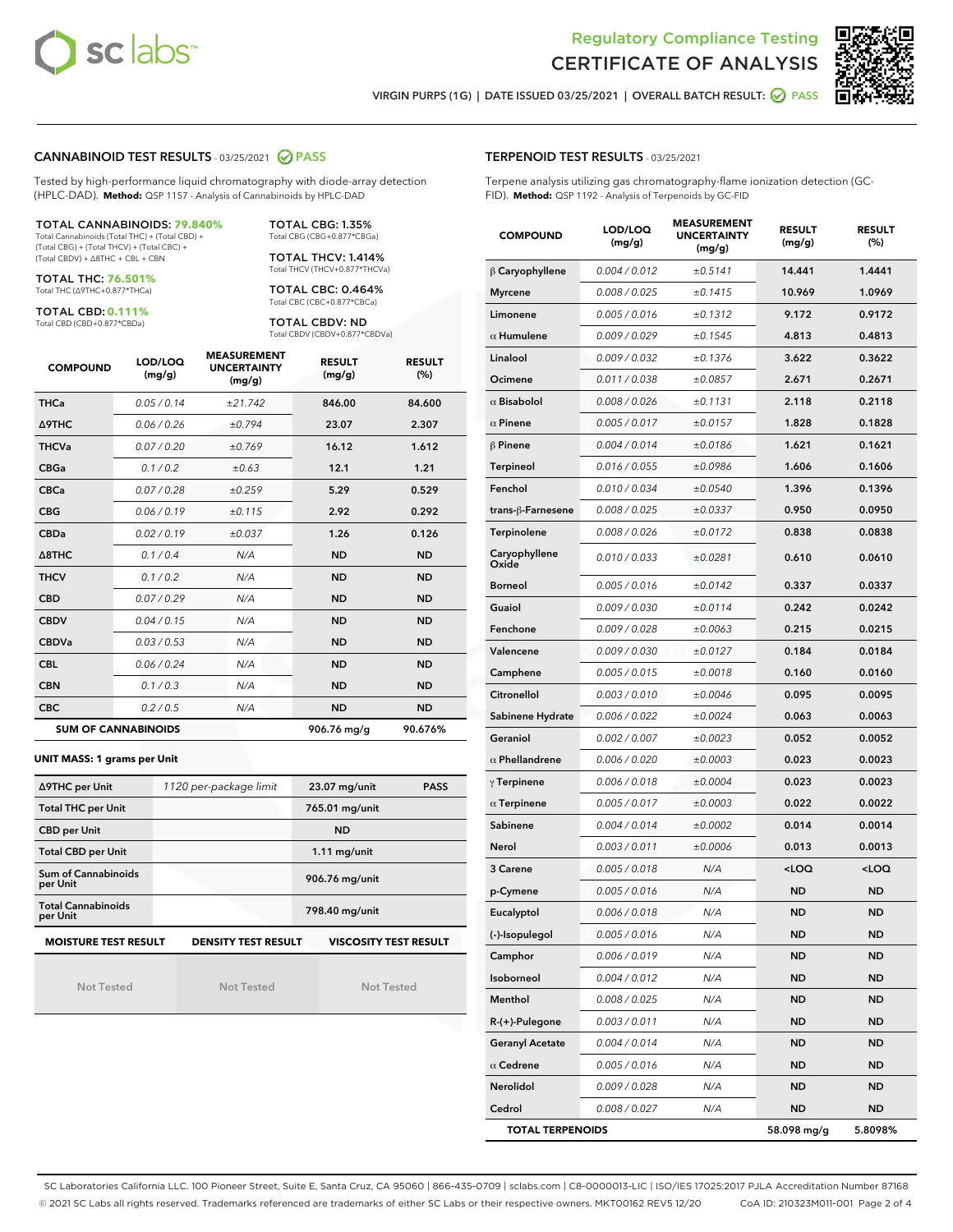



VIRGIN PURPS (1G) | DATE ISSUED 03/25/2021 | OVERALL BATCH RESULT: 0 PASS

## CATEGORY 1 PESTICIDE TEST RESULTS - 03/25/2021 2 PASS

Pesticide and plant growth regulator analysis utilizing high-performance liquid chromatography-mass spectrometry (HPLC-MS) or gas chromatography-mass spectrometry (GC-MS). \*GC-MS utilized where indicated. **Method:** QSP 1212 - Analysis of Pesticides and Mycotoxins by LC-MS or QSP 1213 - Analysis of Pesticides by GC-MS

| <b>COMPOUND</b>             | LOD/LOQ<br>$(\mu g/g)$ | <b>ACTION</b><br><b>LIMIT</b><br>$(\mu g/g)$ | <b>MEASUREMENT</b><br><b>UNCERTAINTY</b><br>$(\mu g/g)$ | <b>RESULT</b><br>$(\mu g/g)$ | <b>RESULT</b> |
|-----------------------------|------------------------|----------------------------------------------|---------------------------------------------------------|------------------------------|---------------|
| Aldicarb                    | 0.03 / 0.08            | $\ge$ LOD                                    | N/A                                                     | <b>ND</b>                    | <b>PASS</b>   |
| Carbofuran                  | 0.02/0.05              | $>$ LOD                                      | N/A                                                     | <b>ND</b>                    | <b>PASS</b>   |
| Chlordane*                  | 0.03 / 0.08            | $\geq$ LOD                                   | N/A                                                     | <b>ND</b>                    | <b>PASS</b>   |
| Chlorfenapyr*               | 0.03/0.10              | $\geq$ LOD                                   | N/A                                                     | <b>ND</b>                    | <b>PASS</b>   |
| Chlorpyrifos                | 0.02 / 0.06            | $\ge$ LOD                                    | N/A                                                     | <b>ND</b>                    | <b>PASS</b>   |
| Coumaphos                   | 0.02 / 0.07            | $\ge$ LOD                                    | N/A                                                     | <b>ND</b>                    | <b>PASS</b>   |
| <b>Daminozide</b>           | 0.02 / 0.07            | $\ge$ LOD                                    | N/A                                                     | <b>ND</b>                    | <b>PASS</b>   |
| <b>DDVP</b><br>(Dichlorvos) | 0.03/0.09              | $\ge$ LOD                                    | N/A                                                     | <b>ND</b>                    | <b>PASS</b>   |
| <b>Dimethoate</b>           | 0.03 / 0.08            | $\ge$ LOD                                    | N/A                                                     | <b>ND</b>                    | <b>PASS</b>   |
| Ethoprop(hos)               | 0.03/0.10              | $\ge$ LOD                                    | N/A                                                     | <b>ND</b>                    | <b>PASS</b>   |
| Etofenprox                  | 0.02 / 0.06            | $\ge$ LOD                                    | N/A                                                     | <b>ND</b>                    | <b>PASS</b>   |
| Fenoxycarb                  | 0.03 / 0.08            | $\ge$ LOD                                    | N/A                                                     | <b>ND</b>                    | <b>PASS</b>   |
| Fipronil                    | 0.03/0.08              | $\ge$ LOD                                    | N/A                                                     | <b>ND</b>                    | <b>PASS</b>   |
| Imazalil                    | 0.02 / 0.06            | $\ge$ LOD                                    | N/A                                                     | <b>ND</b>                    | <b>PASS</b>   |
| Methiocarb                  | 0.02 / 0.07            | $\ge$ LOD                                    | N/A                                                     | <b>ND</b>                    | <b>PASS</b>   |
| Methyl<br>parathion         | 0.03/0.10              | $\ge$ LOD                                    | N/A                                                     | <b>ND</b>                    | <b>PASS</b>   |
| <b>Mevinphos</b>            | 0.03/0.09              | $>$ LOD                                      | N/A                                                     | <b>ND</b>                    | <b>PASS</b>   |
| Paclobutrazol               | 0.02 / 0.05            | $\ge$ LOD                                    | N/A                                                     | <b>ND</b>                    | <b>PASS</b>   |
| Propoxur                    | 0.03/0.09              | $>$ LOD                                      | N/A                                                     | <b>ND</b>                    | <b>PASS</b>   |
| Spiroxamine                 | 0.03 / 0.08            | $\ge$ LOD                                    | N/A                                                     | <b>ND</b>                    | <b>PASS</b>   |
| Thiacloprid                 | 0.03/0.10              | $\ge$ LOD                                    | N/A                                                     | <b>ND</b>                    | <b>PASS</b>   |

## CATEGORY 2 PESTICIDE TEST RESULTS - 03/25/2021 @ PASS

| <b>COMPOUND</b>   | LOD/LOQ<br>$(\mu g/g)$ | <b>ACTION</b><br><b>LIMIT</b><br>$(\mu g/g)$ | <b>MEASUREMENT</b><br><b>UNCERTAINTY</b><br>$(\mu g/g)$ | <b>RESULT</b><br>$(\mu g/g)$ | <b>RESULT</b> |
|-------------------|------------------------|----------------------------------------------|---------------------------------------------------------|------------------------------|---------------|
| Abamectin         | 0.03/0.10              | 0.1                                          | N/A                                                     | <b>ND</b>                    | <b>PASS</b>   |
| Acephate          | 0.02/0.07              | 0.1                                          | N/A                                                     | <b>ND</b>                    | <b>PASS</b>   |
| Acequinocyl       | 0.02/0.07              | 0.1                                          | N/A                                                     | <b>ND</b>                    | <b>PASS</b>   |
| Acetamiprid       | 0.02/0.05              | 0.1                                          | N/A                                                     | <b>ND</b>                    | <b>PASS</b>   |
| Azoxystrobin      | 0.02/0.07              | 0.1                                          | N/A                                                     | <b>ND</b>                    | <b>PASS</b>   |
| <b>Bifenazate</b> | 0.01/0.04              | 0.1                                          | N/A                                                     | <b>ND</b>                    | <b>PASS</b>   |
| <b>Bifenthrin</b> | 0.02/0.05              | 3                                            | N/A                                                     | <b>ND</b>                    | <b>PASS</b>   |
| <b>Boscalid</b>   | 0.03/0.09              | 0.1                                          | N/A                                                     | <b>ND</b>                    | <b>PASS</b>   |

|  | <b>CATEGORY 2 PESTICIDE TEST RESULTS</b> - 03/25/2021 continued |  |
|--|-----------------------------------------------------------------|--|
|--|-----------------------------------------------------------------|--|

| <b>COMPOUND</b>                 | <b>LOD/LOQ</b><br>$(\mu g/g)$ | <b>ACTION</b><br><b>LIMIT</b><br>(µg/g) | <b>MEASUREMENT</b><br><b>UNCERTAINTY</b><br>(µg/g) | <b>RESULT</b><br>(µg/g) | <b>RESULT</b> |
|---------------------------------|-------------------------------|-----------------------------------------|----------------------------------------------------|-------------------------|---------------|
| Captan                          | 0.19/0.57                     | 0.7                                     | N/A                                                | ND                      | <b>PASS</b>   |
| Carbaryl                        | 0.02 / 0.06                   | 0.5                                     | N/A                                                | ND                      | <b>PASS</b>   |
| <b>Chlorantranilip-</b><br>role | 0.04 / 0.12                   | 10                                      | N/A                                                | ND                      | <b>PASS</b>   |
| Clofentezine                    | 0.03/0.09                     | 0.1                                     | N/A                                                | <b>ND</b>               | <b>PASS</b>   |
| Cyfluthrin                      | 0.12 / 0.38                   | $\overline{2}$                          | N/A                                                | ND                      | <b>PASS</b>   |
| Cypermethrin                    | 0.11 / 0.32                   | $\mathbf{1}$                            | N/A                                                | ND                      | <b>PASS</b>   |
| <b>Diazinon</b>                 | 0.02 / 0.05                   | 0.1                                     | N/A                                                | ND                      | <b>PASS</b>   |
| Dimethomorph                    | 0.03 / 0.09                   | 2                                       | N/A                                                | ND                      | <b>PASS</b>   |
| Etoxazole                       | 0.02 / 0.06                   | 0.1                                     | N/A                                                | ND                      | <b>PASS</b>   |
| Fenhexamid                      | 0.03 / 0.09                   | 0.1                                     | N/A                                                | ND                      | <b>PASS</b>   |
| Fenpyroximate                   | 0.02 / 0.06                   | 0.1                                     | N/A                                                | ND                      | <b>PASS</b>   |
| Flonicamid                      | 0.03 / 0.10                   | 0.1                                     | N/A                                                | ND                      | <b>PASS</b>   |
| Fludioxonil                     | 0.03/0.10                     | 0.1                                     | N/A                                                | ND                      | <b>PASS</b>   |
| Hexythiazox                     | 0.02 / 0.07                   | 0.1                                     | N/A                                                | ND                      | <b>PASS</b>   |
| Imidacloprid                    | 0.04 / 0.11                   | 5                                       | N/A                                                | ND                      | <b>PASS</b>   |
| Kresoxim-methyl                 | 0.02 / 0.07                   | 0.1                                     | N/A                                                | ND                      | <b>PASS</b>   |
| <b>Malathion</b>                | 0.03 / 0.09                   | 0.5                                     | N/A                                                | ND                      | <b>PASS</b>   |
| Metalaxyl                       | 0.02 / 0.07                   | 2                                       | N/A                                                | ND                      | <b>PASS</b>   |
| Methomyl                        | 0.03/0.10                     | 1                                       | N/A                                                | ND                      | <b>PASS</b>   |
| Myclobutanil                    | 0.03 / 0.09                   | 0.1                                     | N/A                                                | ND                      | <b>PASS</b>   |
| Naled                           | 0.02 / 0.07                   | 0.1                                     | N/A                                                | ND                      | <b>PASS</b>   |
| Oxamyl                          | 0.04 / 0.11                   | 0.5                                     | N/A                                                | ND                      | <b>PASS</b>   |
| Pentachloronitro-<br>benzene*   | 0.03 / 0.09                   | 0.1                                     | N/A                                                | ND                      | PASS          |
| Permethrin                      | 0.04 / 0.12                   | 0.5                                     | N/A                                                | ND                      | <b>PASS</b>   |
| Phosmet                         | 0.03 / 0.10                   | 0.1                                     | N/A                                                | ND                      | <b>PASS</b>   |
| Piperonylbu-<br>toxide          | 0.02 / 0.07                   | 3                                       | N/A                                                | ND                      | <b>PASS</b>   |
| Prallethrin                     | 0.03 / 0.08                   | 0.1                                     | N/A                                                | ND                      | <b>PASS</b>   |
| Propiconazole                   | 0.02 / 0.07                   | 0.1                                     | N/A                                                | ND                      | <b>PASS</b>   |
| Pyrethrins                      | 0.04 / 0.12                   | 0.5                                     | N/A                                                | ND                      | PASS          |
| Pyridaben                       | 0.02 / 0.07                   | 0.1                                     | N/A                                                | ND                      | PASS          |
| Spinetoram                      | 0.02 / 0.07                   | 0.1                                     | N/A                                                | ND                      | <b>PASS</b>   |
| Spinosad                        | 0.02 / 0.07                   | 0.1                                     | N/A                                                | ND                      | <b>PASS</b>   |
| Spiromesifen                    | 0.02 / 0.05                   | 0.1                                     | N/A                                                | <b>ND</b>               | <b>PASS</b>   |
| Spirotetramat                   | 0.02 / 0.06                   | 0.1                                     | N/A                                                | <b>ND</b>               | <b>PASS</b>   |
| Tebuconazole                    | 0.02 / 0.07                   | 0.1                                     | N/A                                                | ND                      | <b>PASS</b>   |
| Thiamethoxam                    | 0.03 / 0.10                   | 5                                       | N/A                                                | <b>ND</b>               | <b>PASS</b>   |
| Trifloxystrobin                 | 0.03 / 0.08                   | 0.1                                     | N/A                                                | <b>ND</b>               | <b>PASS</b>   |